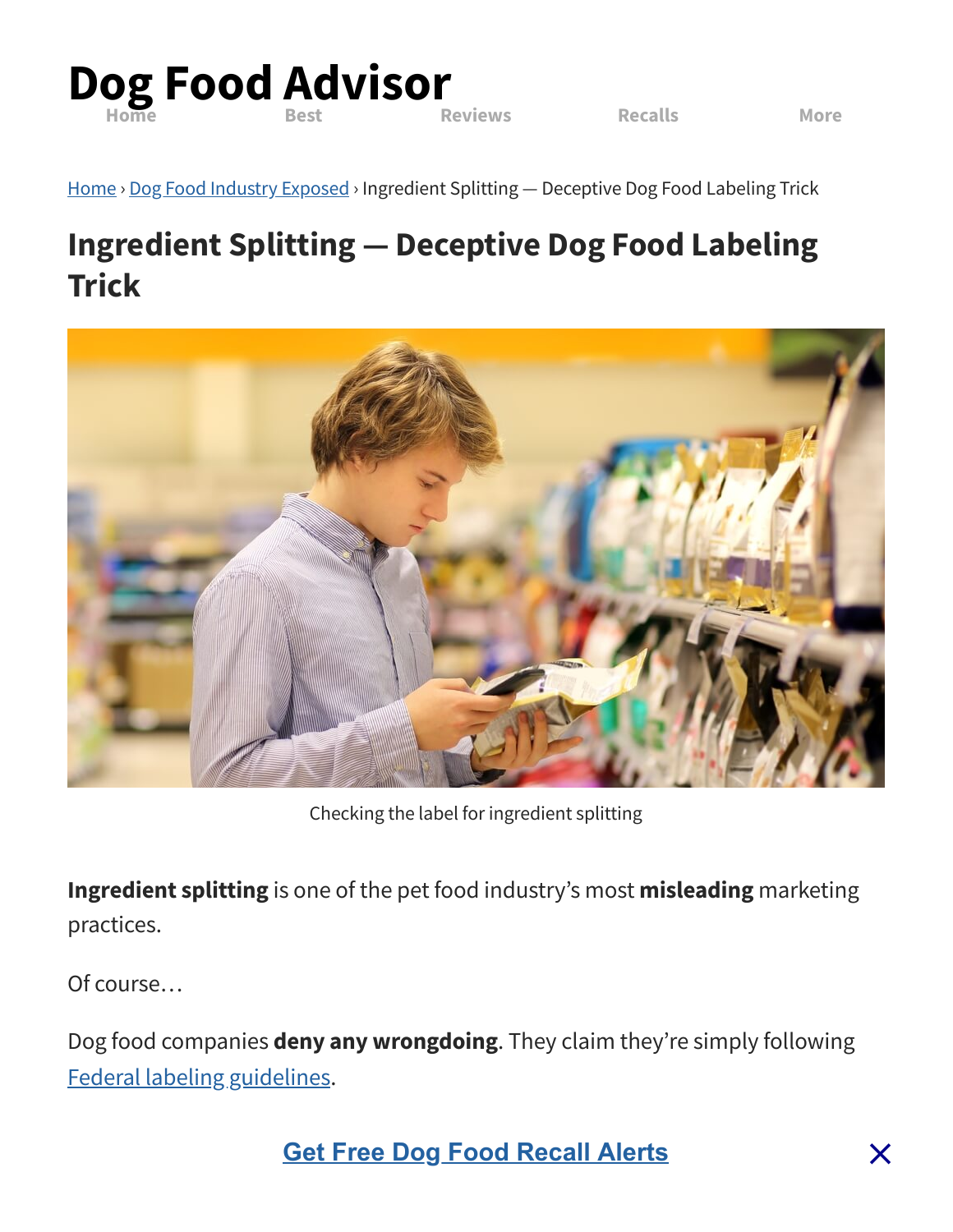They insist ingredient splitting is a **deliberate** attempt by pet food companies to **mislead** consumers… and a deceptive **trick** designed to make an ingredients list look **more attractive** to potential buyers.

 $S_0$ …

# **What Is Ingredient Splitting?**

Ingredient splitting is the **creative** practice of dividing a more abundant (inferior) ingredient into **smaller portions** of similar items.

It's a sneaky way to **artificially boost** a more desirable item (like **meat**) to a **higher spot** on the ingredients list… while **lowering** the ranking of a less desirable item (like rice or corn).

And it's all **completely legal**.

## **Here's How It Works**

Let's say you have a dog food in which **corn and rice** are the **main** ingredients in the recipe.

Now…

Because grains are **less appealing** to a dog food shopper than meat, designers are compelled to **lower**the positions of **non-meat items** on the ingredients list.

Keep in mind…

Pet food manufacturers are **required by law** to arrange each item on every ingredients list in **order** of its **precooking weight**.

**Check Out This example The Check of Check of Check of Check Check Check Check Check Check Check Check Check Check Check Check Check Check Check Check Check Check Check Check Check Check Check Check Check Check Check Check**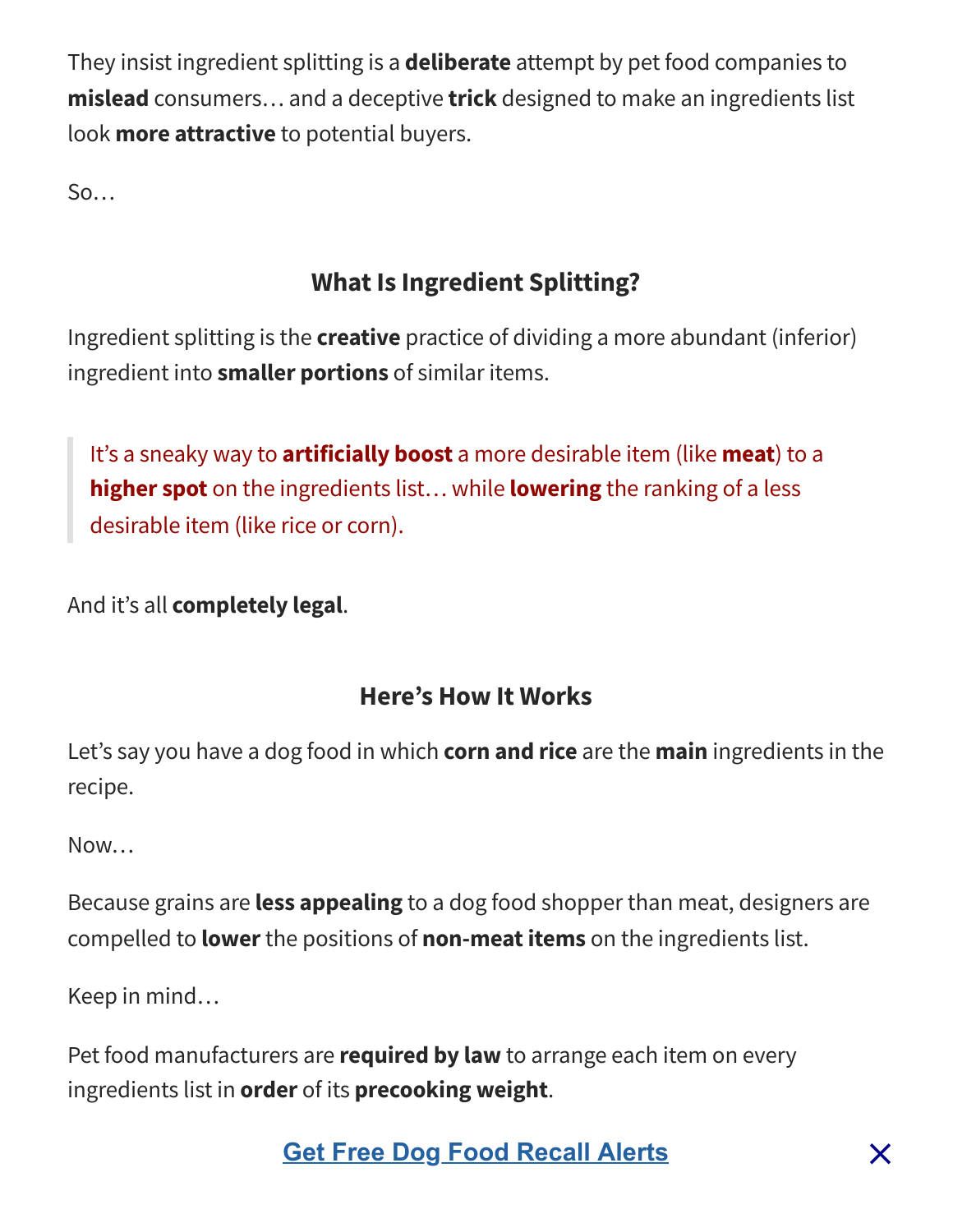| <b>Before Splitting</b> |                     |         |  |
|-------------------------|---------------------|---------|--|
| Rank                    | Ingredient          | Content |  |
| 1                       | Corn                | 30%     |  |
| 2                       | Rice                | 20%     |  |
| 3                       | <b>Chicken Meal</b> | 18%     |  |
| 4                       | Ingredient A        |         |  |
| 5                       | <b>Ingredient B</b> |         |  |
| 6                       | Ingredient C        |         |  |
| 7                       | Ingredient D        |         |  |

| <b>After Splitting</b> |                     |                |  |
|------------------------|---------------------|----------------|--|
| <b>Rank</b>            | Ingredient          | <b>Content</b> |  |
| 1                      | <b>Chicken Meal</b> | 18%            |  |
| 2                      | <b>Corn Meal</b>    | 15%            |  |
| 3                      | <b>Corn Flour</b>   | 15%            |  |
| 4                      | <b>White Rice</b>   | 10%            |  |
| 5                      | <b>Brown Rice</b>   | 10%            |  |
| 6                      | Ingredient A        |                |  |
| 7                      | <b>Ingredient B</b> |                |  |

Notice that corn and rice rank #1 and #2… **before ingredient splitting**.

Now…

What happens if we "split" the first two items on the list into **smaller portions** of similar ingredients?

With that goal in mind…

Let's divide corn into **smaller amounts** of corn meal and corn flour… and let's split the rice into smaller **portions** of brown and white rice.

#### And **like magic**…

Even though the **amount** of chicken meal remains **unchanged**, it's now been raised to the **first** position on the ingredients list.

#### **Avoid 'The First Ingredient' Trick**

Can you see how a dog food company could use ingredient splitting to **mislead shoppers**?

Here's a **real life** example.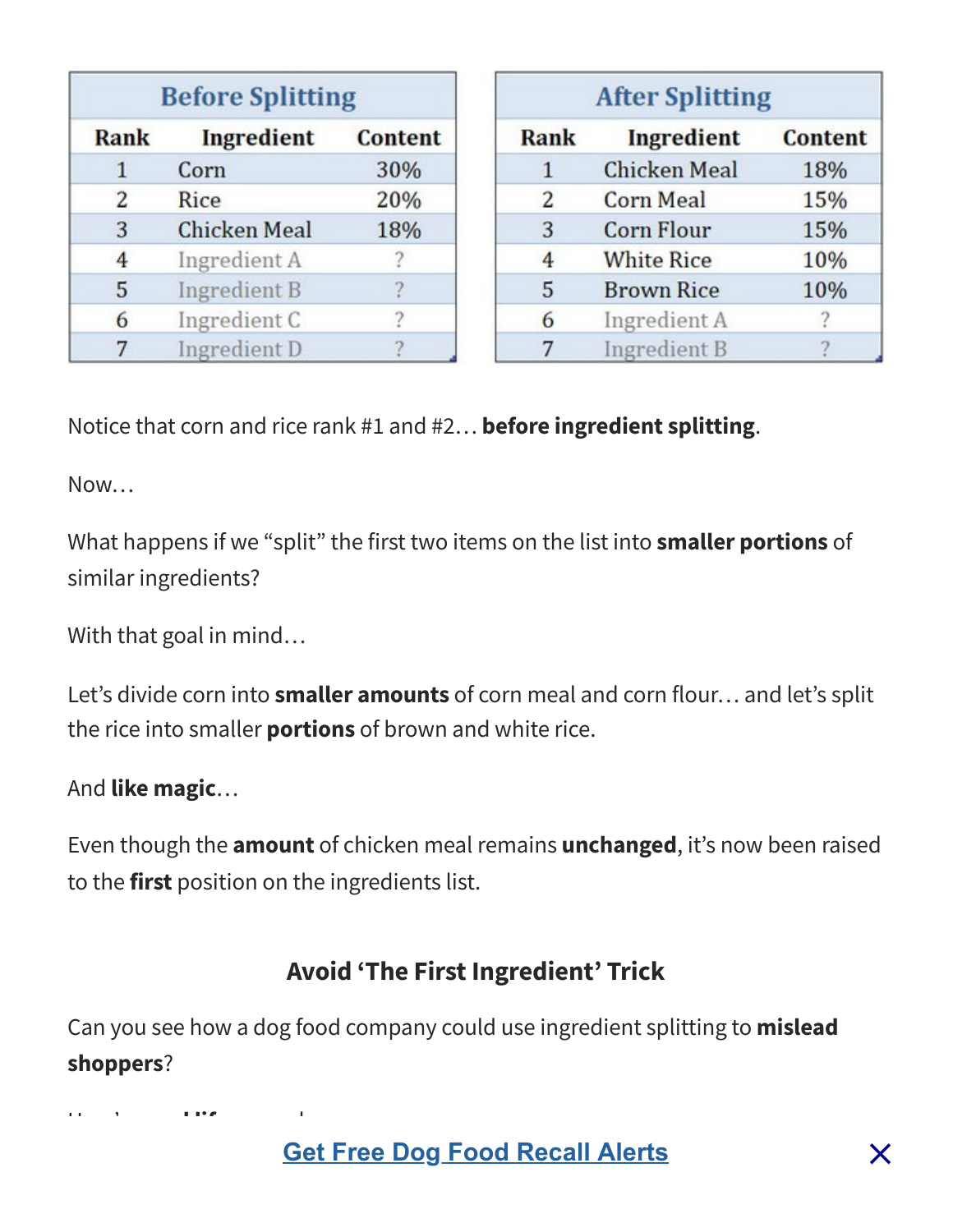Have you ever noticed a dog food **package** boasting, "meat is the first ingredient"?

Like this…



What does "#1 ingredient" really mean?

It's easy for a pet food shopper to **misunderstand** this claim.

For example…

Do the words, "Chicken is the #1 ingredient" mean chicken is the **most plentiful** ingredient in the recipe?

Or do they mean that the food's designer was able to successfully use **ingredient splitting** to manipulate the order of the list?

Or…

Do they mean chicken is the first ingredient because the recipe actually contains a

**[Get Free Dog Food Recall Alerts](https://www.dogfoodadvisor.com/dog-food-recall-alerts/)** in the meal of  $\times$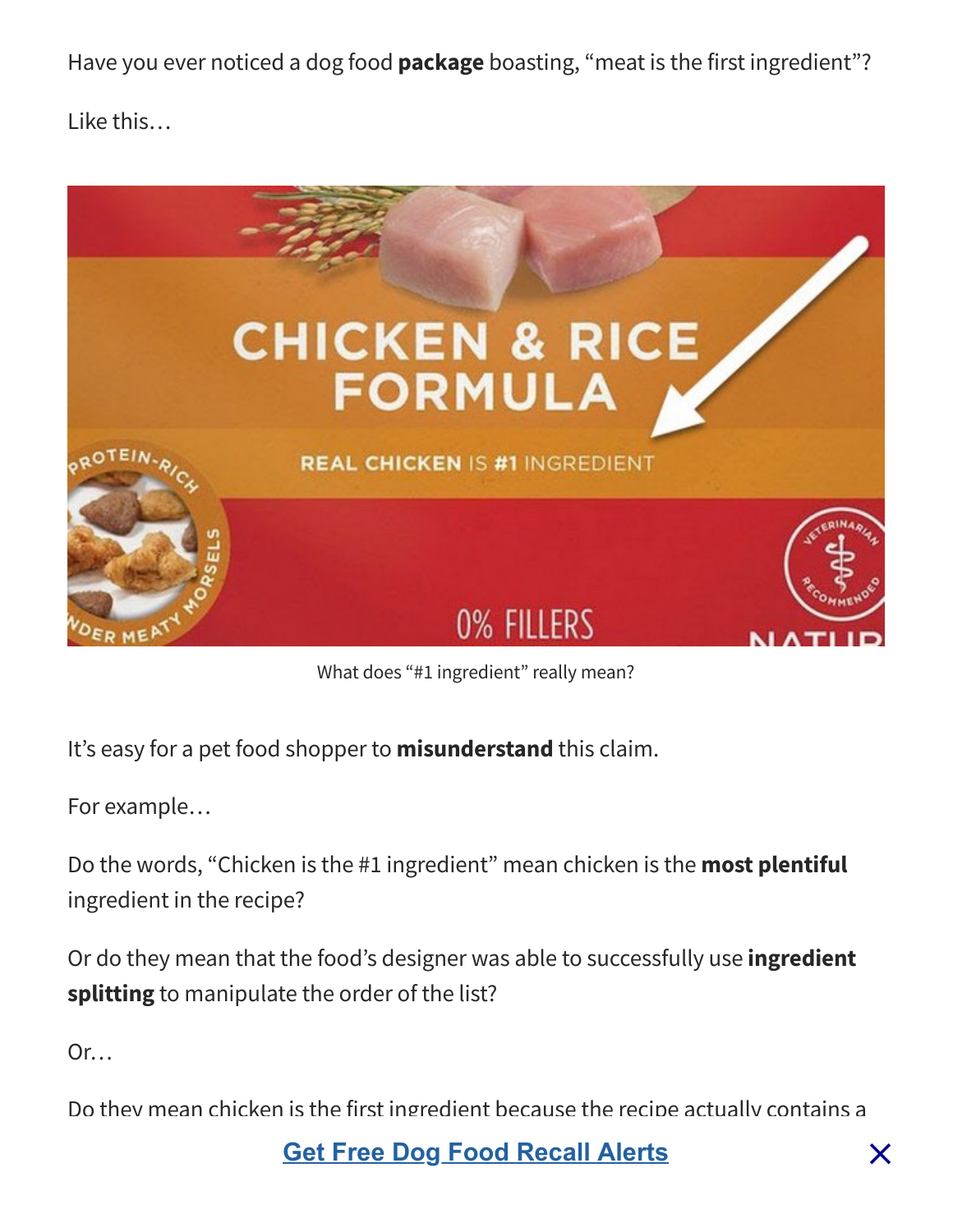#### **The Bottom Line**

Ingredient splitting is neither **good**… **or bad**.

**Unless** a company chooses to **use** ingredient splitting to **mislead consumers**.

Bottom line…

Don't place **excessive value** on claims that meat is the first ingredient. Keep in mind, ingredients can be **manipulated** to change their order.

Which is why…

The **first 5 ingredients** in any recipe tend to provide a **much more accurate** picture of a pet food's actual content.

#### **What to Look for?**

When **searching** for ingredient splitting, follow these **suggestions**:

- 1. **Ingredients matter**. Begin every dog food evaluation with the label. After all, how could any food be magically better than the ingredients that were used to make it?
- 2. Don't **overvalue** the first ingredient. Ignore scammy claims. Instead, consider the healthiest and most plentiful components at the top of the recipe.
- 3. Study the **first 5 ingredients** to determine the most abundant items in any dog food formula
- 4. Look for evidence of ingredient splitting. Be skeptical when you find **multiple versions** of similar ingredients clustered together near the top of the list. For example, if you find white rice, brown rice and rice flour included in the first 5